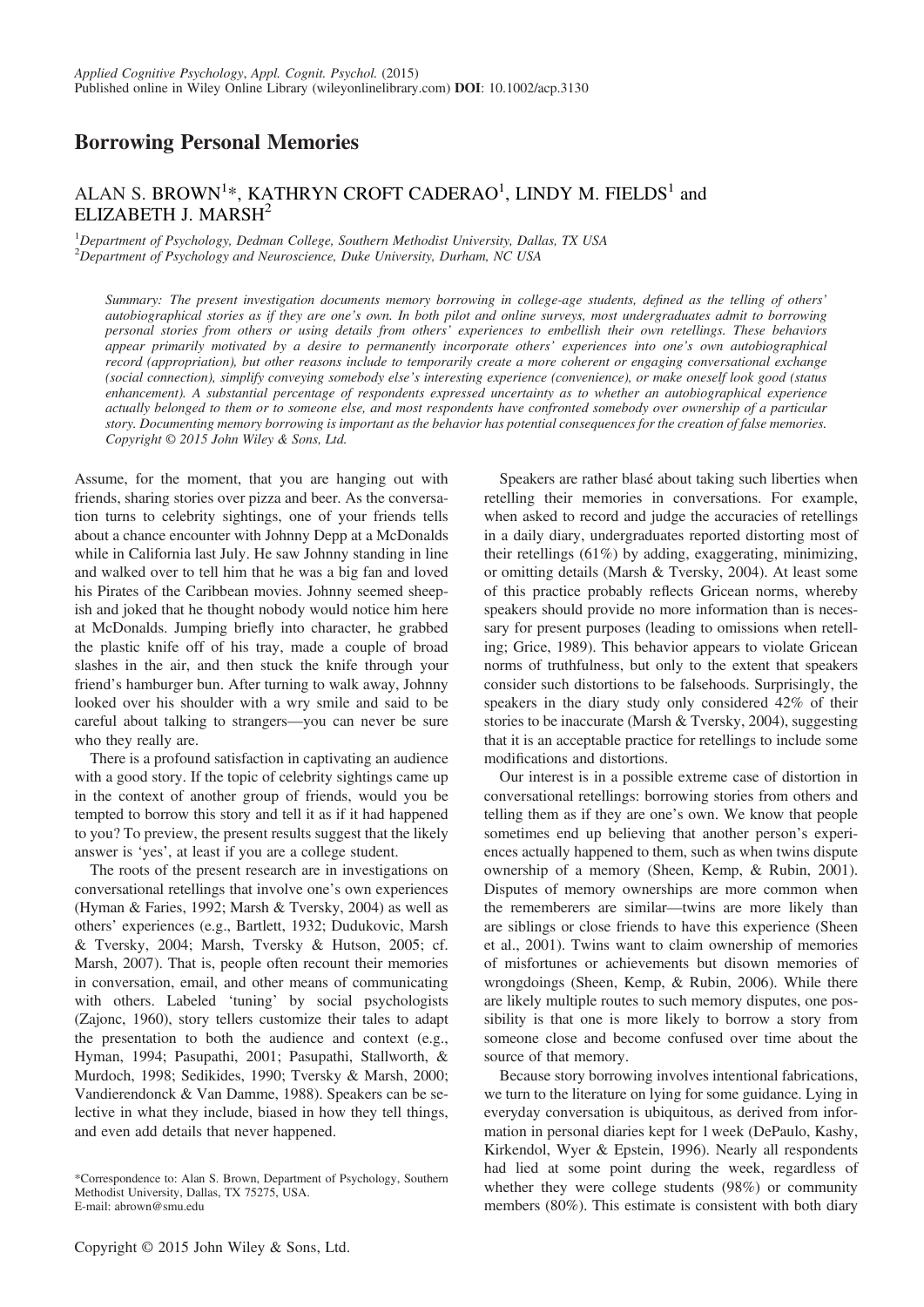findings (DePaulo et al., 1996; George & Robb, 2008; Hancock Tom-Santelli & Ritchie, 2004) and retrospective estimates (Serota, Levine & Boster, 2010; cf. Kalish, 2004; Patterson & Kim, 1991) that over 90% of participants report telling lies on a weekly basis. Lies occurred in one out of four conversational exchanges (see also Hancock et al., 2004, 26%; George & Robb, 2008, Study 1, 25%, and Study 2, 22%) and were told to between a quarter and a third of one's conversational partners (DePaulo et al., 1996; George & Robb, 2008; Hancock et al., 2004). Across studies, such lies were more common in oral than written communications and more self-centered (to enhance one's image) than othercentered (to protect another person).

Similar to storytellers' acceptance of errors in their conversational retellings (Marsh & Tversky, 2004), DePaulo et al. (1996) discovered that their participants were nonchalant about lying. Most did not consider the act or consequences to be that serious, and three-quarters of their participants would not hesitate to tell the same lie again. Thus, two different literatures point to inaccuracies in conversation as both frequent and acceptable. Given this, our goal was to document whether memory borrowing occurs in conversation and, if so, to gain an understanding of what motivates it.

## Pilot study

To take a preliminary look at story borrowing, a pilot investigation was conducted using 74 Duke University students (38 women; mean age =  $19.6$  years; age range =  $18-40$  years). Participants received either credit towards a course requirement for experiment participation  $(n = 28)$  or monetary compensation for completing the survey outside of the university's student center  $(n=46)$ . The study protocol was approved by the Duke University Institutional Review Board, and all participants gave informed consent prior to taking the survey.

Participants were asked whether they had ever (a) borrowed an entire story and later retold it to others as if the events had actually happened to them (borrowed story), (b) borrowed details from another person's story and incorporated them into their own stories (borrowed details), (c) heard someone else telling one of the participant's own experiences as if it had happened to them (stolen story), or (d) heard someone else use details from the participant's life experience to embellish their own stories (stolen detail). When participants acknowledged any of the experiences, they were further asked (a) whether it was a singular experience or had happened repeatedly, (b) the reason(s), and (c) to give a brief description of the experience.

Over half of respondents (56.8%) claimed to have borrowed either an entire story (37.8%) or a story detail (36.5%), with the vast majority of these individuals claiming that each behavior had occurred on more than one occasion (story =  $82.1\%$ ; detail =  $85.2\%$ ). A smaller percentage (38.4%) had experienced story theft (30.1%) and/or detail theft (16.4%), and as with borrowed stories/details, most had this happen more than once (story =  $86.4\%$ )  $\text{detail} = 91.7\%$ ).

Respondents also provided their motivations for borrowing a story/detail, and these open-ended responses were coded by two research assistants, with disagreements resolved through mutual discussion. The most common reason focused on the nature of the story (52.3%) and that it was borrowed because it was funny (interesting, outrageous, or cool). A fair number of incidents were borrowed for convenience (29.3%), with the particular experience fitting well with the discussion topic at hand. On some occasions, the motivation was to impress others and get attention (7.9%), while the remaining responses either were not codable or fell into a miscellaneous classification (10.1%). This preliminary finding about motivations for borrowing was surprising, given the literature on lying (DePaulo et al., 1996). That is, the pilot suggests that stories are most often borrowed because they are personally entertaining, whereas the lying literature emphasizes that the main motivation is to impress others. However, such conclusions are premature because of the small sample size of the pilot.

Reasons for theft (story/detail) are not summarized here because these evaluations turned out to be too speculative and seemingly biased by the experience of being ripped off (people often thought their stories were stolen 'to impress'; 22.2%). Also, while this pilot suggests that borrowing others' stories and story details is rather common, the requirement to provide an example may have discouraged some from acknowledging the experience. When asked to provide details of their borrowing/theft experience, a 'don't remember' or blank response occurred on a third of occasions (33.8%), and many descriptions were too general or vague to code (30.3%). Given these issues, our main survey did not request that an affirmative response be accompanied by a specific example.

Our goal in the main study was to query a large number of respondents about story borrowing and the motivations behind such behaviors, but we also wanted to obtain data on the possibility that boundaries between borrowed and real experiences can become blurred (source monitoring errors; Johnson, Hashtroudi, Lindsay 1993). Three items were added to address this issue, assessing whether one had ever (a) realized after telling a personal story that it had actually originated with somebody else, (b) been uncertain about whether an experience happened to oneself or to another person, and (c) had a dispute with another person over story ownership (such confrontations provide evidence that at least one person has forgotten a story's source). Anecdotal reports of inadvertent plagiarism (cryptomnesia) exist involving works of literature, music, or art (Bowers & Hilgard, 1986; Brown & Murphy, 1989; Taylor, 1965), but we wanted to know whether something similar may occur with personal experiences.

We also examine whether gender differences exist in borrowing personal memories. The autobiographical recall literature suggests that women recall a greater number of experiences than do men (Davis, 1999; Fujita, Diener, & Sandvick, 1991; Pillemer, Wink, DiDonato & Sanborn, 2003; Rubin & Berntsen, 2009; Seidlitz & Diener, 1998), as well as provide more detailed reports (Niedźwieńska, 2003; Sutin & Robins, 2007; Wang, Hou, Tang & Wiprovnick, 2011). Gender differences are clearly evidenced when recalling one's own experiences, but will such differences also be found in borrowing memories? Looking to the literature on lying for clues,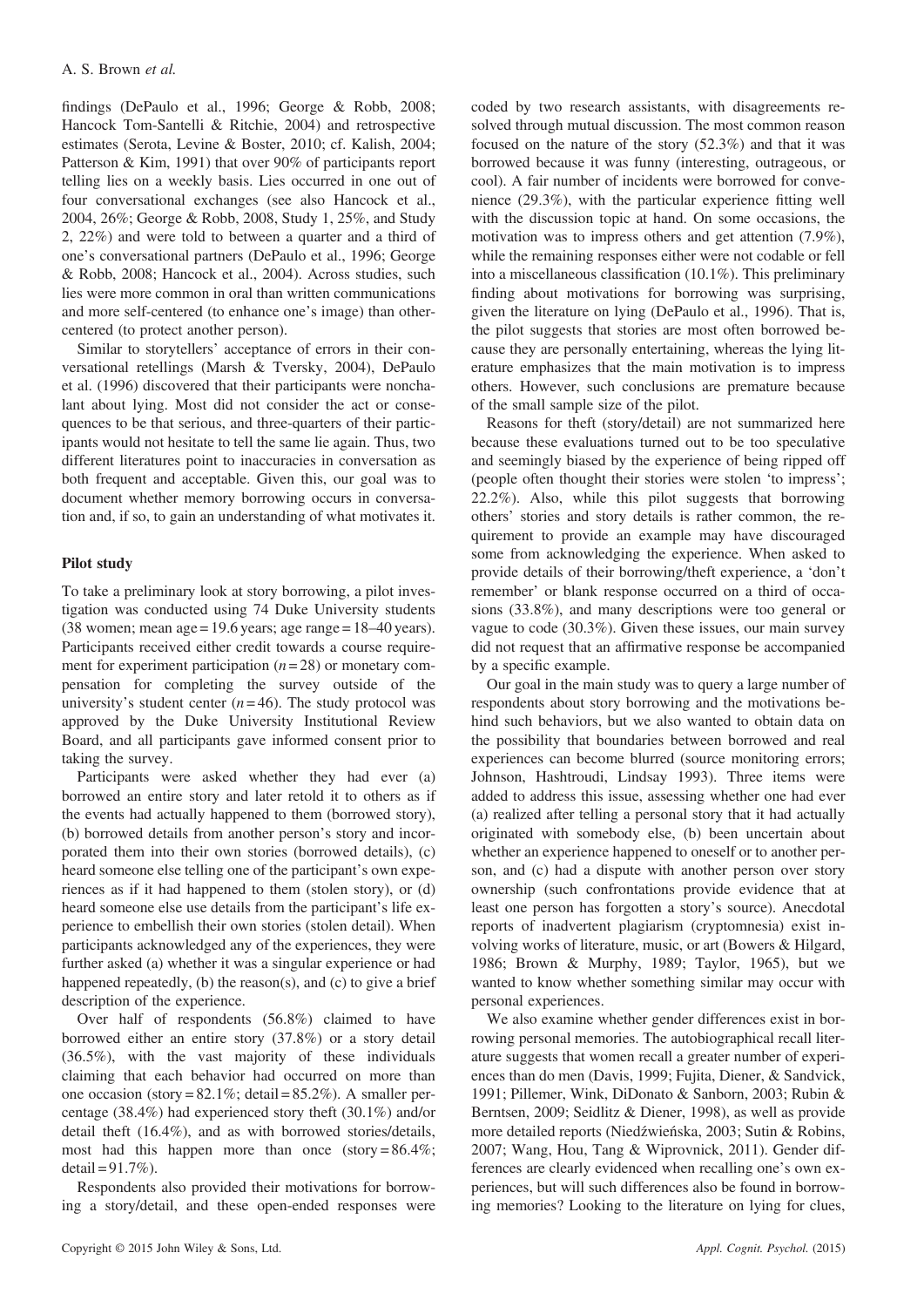although women view lying as less acceptable than do men (Levine, McCornack & Avery, 1992), there is no gender difference in the frequency of self-reported lying among either college students (DePaulo et al., 1996) or a general population sample (Serota et al., 2010).

To preview, a retrospective survey was administered to examine college students' reports of borrowing others' stories and story details, witnessing one's own story being plagiarized and experiencing source confusions about story origins.

## **METHOD**

#### **Participants**

A total of 447 undergraduate college students (75% female) from Southern Methodist University were recruited from the Human Subjects Pool in the Psychology Department and were compensated for their participation by receiving extra course credit. The mean age of the participant sample was 19.7 years (median = 19 years; range =  $18-37$  years).

#### Procedure

The survey was presented online using QUALTRICS software. Participants acknowledged informed consent prior to taking the survey, which was approved by the Institutional Review Board at Southern Methodist University. The survey contained six items (Table 1) accompanied by a two-stage response scale: 'have you ever' (yes/no) that branched to a frequency scale for 'yes' responses: once, a few times, and regularly. These items were embedded in a larger survey instrument on autobiographical experiences, and the remaining items will not be covered in the present report.

The first survey item is the one that originally piqued our interest: How often do individuals take an entire story that they have heard from another source and later pass it along as their own (Table 1, Question 1 or Q1: borrowed stories)? Q1 was followed immediately by an open-ended question requesting the reasons for borrowing. As in the pilot study, we also asked how often participants borrow just a portion or detail from someone else's story, rather than the entire

Table 1. Percentage positive responses to survey items

story (Q2: borrowed details), and if they have ever experienced somebody else borrowing one of their own stories (Q3: stolen stories).

As noted earlier, three additional items addressed evidence of confusion regarding story ownership. One asked whether there were times where one tells a story, only to realize later that the experience was actually somebody else's (Q4: forgotten borrowing). The second asked whether the respondent had ever had difficultly discriminating whether an incident actually occurred to them or to somebody else (Q5: source uncertainty). The final question in this set covered overt ownership disagreement with another person about whether an incident happened to them or the other person (Q6: memory dispute).

#### RESULTS

#### Reports of borrowing

As shown in Table 1, nearly half of the respondents (46.5%) claimed to have borrowed an entire story (Q1), and 32.7% suggested that they had borrowed a portion of someone else's story (Q2). Combined, 57.7% of respondents reported borrowing a complete story, a detail, or both. Gender differences were found for both forms of borrowing: Men were more likely than women to borrow both entire stories (Q1; men = 62.2%; women = 52.8%),  $\chi^2$  (1) = 5.50, p < .05, and parts of stories (Q2; men = 48.6%; women = 39.3%),  $\chi^2$  (1)  $= 3.94, p < .05$ . Among those persons who admitted borrowing a story or detail, most claimed to have done so more than once (story = 74.0%; story detail = 80.7%). Furthermore, people who admit borrowing entire stories were more likely to also admit borrowing details (48.0%) compared with those who had never borrowed a story (21.5%),  $\chi^2$  (1)=29.36,  $p < .01$ .

#### Reports of theft

Surprisingly, more than half of those surveyed (53.0%) claimed to have witnessed one of their own stories being plagiarized (Q3), and among those with this experience, a majority (54.3%) had this happen on more than one occasion. Looking at the relationship between borrowing a story and

| Construct                    | Have you ever                                                                                                         | Yes $(\% )$ | Once $(\%)$ | Few times $(\% )$ | Regularly $(\%)$ |
|------------------------------|-----------------------------------------------------------------------------------------------------------------------|-------------|-------------|-------------------|------------------|
| (Q1)<br>Borrowed stories     | heard someone's personal experience and later told it<br>to others as if it happened to you?                          | 46.5        | 12.1        | 33.1              | 1.3              |
| (Q2)<br>Borrowed details     | altered your own story by including details from<br>others' similar experiences?                                      | 32.7        | 6.3         | 23.7              | 2.7              |
| (Q3)<br>Stolen stories       | heard somebody tell about something that happened<br>to you, as if it had happened to them?                           | 53.0        | 24.1        | 25.4              | 3.4              |
| (O4)<br>Forgotten borrowing  | described something that you thought happened to<br>you, but realized later that it had happened to<br>somebody else? | 30.6        | 16.8        | 13.8              | 0.0              |
| (05)<br>Source uncertainty   | been unsure whether an incident happened to you or<br>to someone else?                                                | 27.1        | 5.4         | 21.0              | 0.7              |
| $($ Q6 $)$<br>Memory dispute | disagreed with someone over whether an incident<br>happened to you or to them?                                        | 56.6        | 12.8        | 40.9              | 2.9              |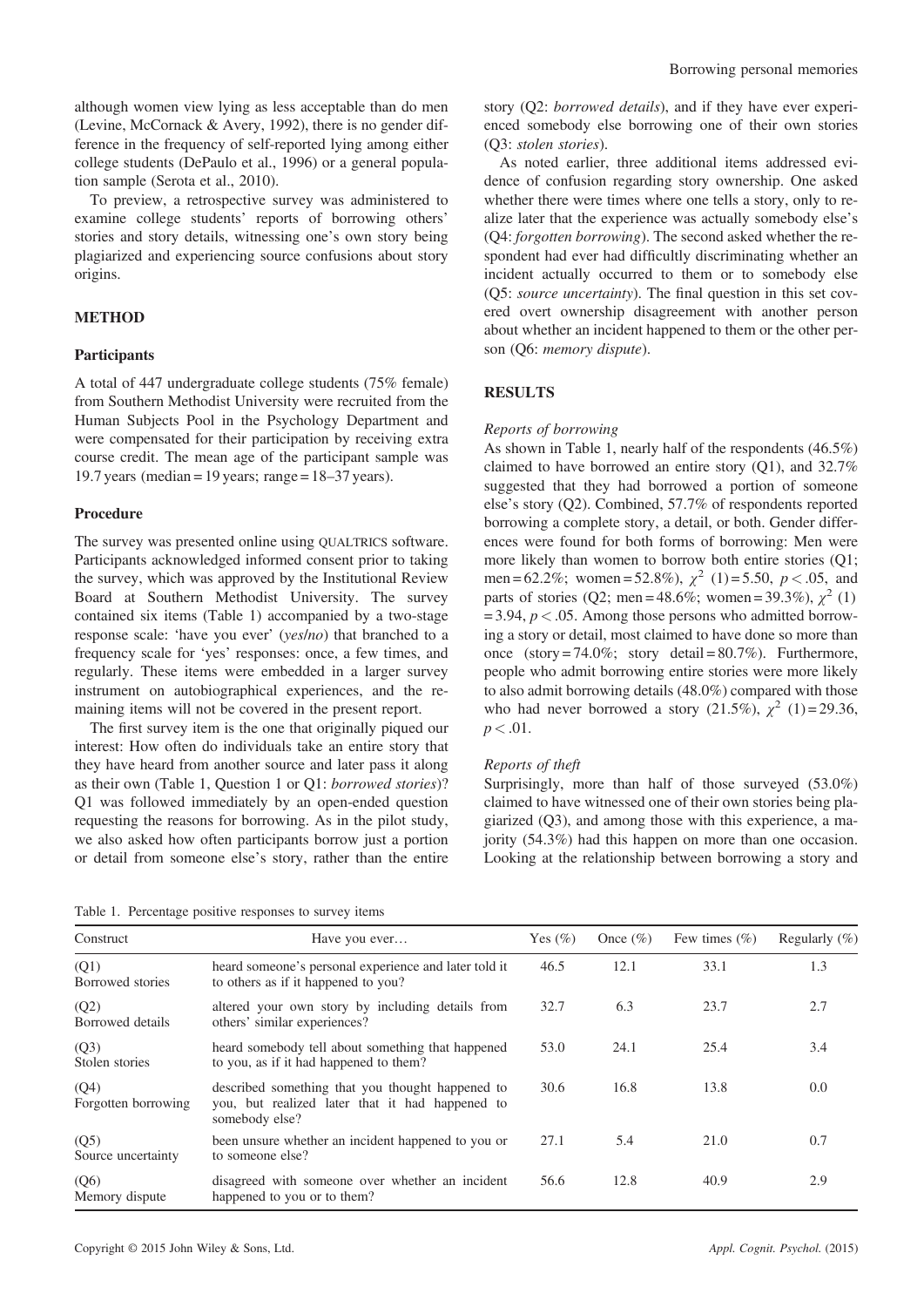witnessing one's story being stolen, those who have borrowed stories themselves are more likely to have witnessed someone stealing theirs (60.7%) compared with those who have not borrowed a story (45.8%), a difference that is marginally significant,  $\chi^2$  (1)=3.53, p=.08. There were no gender differences in reports of theft.

#### Motivations for borrowing

Following an admission of borrowing, respondents were asked to explain why they told another's story as their own. Most respondents provided one reason (79.1%), although some gave two (18.1%) or more (2.9%). Two coders first evaluated all open-ended responses and derived six categories that captured all of the responses. The coders then went back through all responses again to classify each response into one of these categories. The coders agreed upon 89% of classifications after this second pass, and discrepancies were resolved through discussion. The percentages of the total responses are provided in Table 2, along with illustrations extracted from participants' responses. In 10% of cases, no reason was given, or the reason provided was difficult to classify ('other'), and these responses will not be discussed further.

The most common reason for borrowing was appropriation (38.4% of responses), which involved permanently incorporating the incident into one's own autobiographical record either intentionally or unintentionally. Appropriation is distinct from the remaining reasons for sharing a borrowed story, which are more specific to a particular conversational context and likely to be ad hoc, without the intent of necessarily incorporating the story as one's own. The next most common reason for borrowing was to enhance social connection and accounted for over a quarter of the explanations (26.5%). When relating a particular incident, inserting a disclaimer that this story actually happened to somebody else makes it sound less important, less personal, less dramatic, or more removed from the present conversation. Providing

Table 2. Reasons for borrowing stories

| Appropriation-38.4%                                                                  |
|--------------------------------------------------------------------------------------|
| Intentional $(23.9\%)$                                                               |
| If find the story engaging and interesting, and would love it to                     |
| be a part of my life.'                                                               |
| 'I've heard the experience so frequently, I consider it my own.'                     |
| Unintentional $(14.5\%)$                                                             |
| 'Detailed stories from someone else can make you believe that<br>you were involved.' |
|                                                                                      |
| Old memories from others get confused with events that                               |
| actually happened to me.'                                                            |
| Social connection—26.5%                                                              |
| It makes for a better story because it seems more personal.                          |
| If felt that the story was more exciting when told from a first                      |
| person point of view.'                                                               |
| Convenience— $16.7\%$                                                                |
| 'It was just easier to tell it as a first person story.'                             |
| It is easier than explaining it was someone else.                                    |
| Status enhancement—7.7%                                                              |
| If thought people would think I'm more interesting if it happened                    |
| to me, not a friend.'                                                                |
|                                                                                      |
| 'Trying to impress people.'                                                          |
| Unsure $-6.0\%$                                                                      |
| Other— $4.7\%$                                                                       |
|                                                                                      |

ownership details would be like explaining a joke—it loses its impact. Men (38.9%) were more likely than women (23.6%) to report this reason for borrowing,  $\chi^2$  (1)=4.09,  $p < .05$  (there were no gender differences for any of the other reasons). The third most common explanation for borrowing was *convenience* (16.7%): It is simply easier for a person to say that the experience happened to them rather than to someone else and skip the tedious documentation. The least frequent reason involved status enhancement, with the goal of making oneself look better. Given that the majority of lies are told to enhance one's personal status (Camden, Motley & Wilson, 1984; DePaulo et al., 1996; Hample, 1980; Lippard, 1988; Turner, Edgley & Olmstead, 1975), it was surprising that status enhancement was relatively uncommon.

## Awareness of source confusions

The last survey items addressed the possibility that borrowed stories may be incorporated as one's own because of source confusion. Individuals sometimes catch themselves as having misappropriated others' stories after telling them: Over a quarter of respondents (30.6%) confessed to conveying a story as if it were their own, only later to realize that it belonged to somebody else (Q4). The majority of those who reported such an experience claimed that it had only happened one time (54.9%). Respondents had some sense of the possible role of source confusions, with more than a quarter (27.1%) admitting to having been unsure about whether an experience was actually their own versus belonging to someone else (Q5). Furthermore, among those who had this happen, most had experienced it on more than one occasion (80.1%).

Finally, disputes about memory ownership explicitly confirm source confusion, as both the respondent and another individual claim ownership of the same experience (Q6; Ikier, Tekcan, Gülgöz & Küntay, 2003; Sheen et al., 2001). Memory disputes were rather common, with more than half (56.6%) of respondents acknowledging that they had disagreed with someone over who an incident had happened to, and over three-quarters of this group (77.4%) suggests that it had happened more than once. Men were significantly more likely than women to report such disputes (men = 62.2%; women = 52.8%),  $\chi^2$  (1) = 3.86, p < .05, with no gender differences on the other source confusion items (Q4 and Q5).

## **DISCUSSION**

The present investigation documents the existence of memory borrowing among college students: The majority have either borrowed someone else's entire experience as their own or embellished their personal life episodes with details of events that happened to others. This outcome replicates the findings from the pilot study, where over half of respondents also claimed to have borrowed a complete story or story details. Our findings suggest that borrowing stories (and details) is routine and acceptable among college students, who appear to be flexible in managing and adjusting their personal storytelling (Marsh & Tversky, 2004). The high rate of witnessing others laying claim to one's own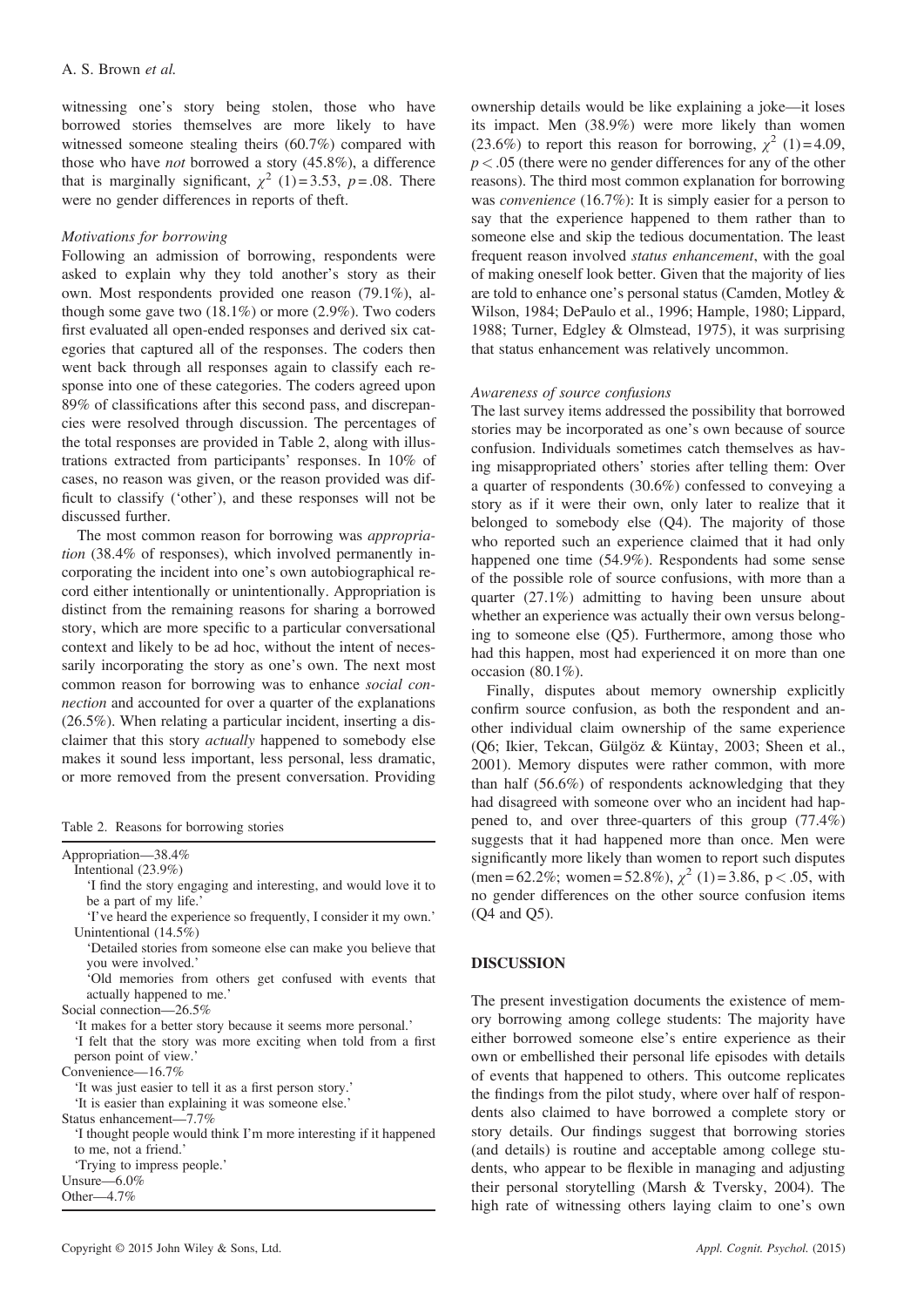experiences (53%) corroborates the general prevalence of borrowing. It also documents the loss of source information related to memory borrowing, assuming that one would not intentionally repeat the borrowed story in the presence of the source person if information about the story's origin had been retained. Alternatively, it is possible that when you witness your own story being stolen, it may actually represent a 'false accusation'. The true owners may be telling their story, and you forgot that you were the one who borrowed it from them. Although there is no way to confirm this possibility, the fact that those who borrow are significantly more likely to witness a theft of their own story certainly points in this direction. Finally, we found that most individuals who borrowed memories had done so on more than one occasion. It is unclear whether the repetition involved the same incident told repeatedly or different incidents. We assume that it was the latter, although it would be of value to clarify this in a subsequent investigation.

The most common reason for borrowing stories appears to be a desire to own a funny or entertaining anecdote. In fact, a number of respondents expressed story envy, and the act of retelling the coveted incident may represent an indirect effort to make this ownership a reality. Another important motivation involves social facilitation, or enhancing the degree of connection with one's audience (in the moment). Convenience also plays a role, in that it is easier to pretend that a story happened to you than to provide a complicated disclaimer that it actually happened to somebody else. People did not frequently report borrowing stories in order to enhance their own status, a finding in stark contrast to the literature on lying where self-serving reasons predominate: protecting one from embarrassment, loss of face, or disapproval, as well as making one appear to be a better person (DePaulo et al., 1996).

More generally, investigations on lying consistently suggest that over 90% of respondents self-report lying (DePaulo et al., 1996; George & Robb, 2008; Hancock et al., 2004), whereas only 58% of our respondents reported borrowing stories or details. This difference is unlikely to be driven by methodology. While our data are derived from retrospective estimates, there is evidence that retrospective estimates and prospective (diary) records of lying are remarkably similar (Serota, Levine & Bolster, 2010, Study 3). We speculate that borrowing from someone else's autobiographical episodes likely involves more cognitive demands (e.g., memory and editing) than the typical white lie, which may result in borrowing memories being less common than lying. Alternatively, the incidence of memory borrowing may be higher than our self-reports would indicate, as such episodes are more easily forgotten than lies or more likely to be incorporated as actual experiences.

Our findings also show that it can be difficult to keep track of a memory's source (self or other) over time. Several survey questions addressed blurred boundaries of story source or where borrowing may segue to ownership. A borrowed book that sits on our bookshelf sufficiently long may start to feel as if it belongs to us. Similarly, after holding on to and repeatedly retelling someone else's story, we may come to eventually feel comfortable claiming ownership. As one survey respondent pointed out, 'I've heard the experience

so frequently, I consider it my own.' A progression from temporarily borrowed to permanently adopted may be a conscious decision on some occasions, but may reflect a more muddled process on others (cf. Mazzoni, Scoboria & Harvey, 2010). Consistent with this speculation, more than a quarter of respondents admitted to realizing later that a story that they had told actually happened to somebody else (Q5), as well as being unsure about whether a particular story happened to them or somebody else (Q6). In fact, both of these findings suggest that our study may be underestimating the actual incidence of memory borrowing. Such speculation is supported by the fact that well over half of our respondents reported memory disputes over personal experiences. We may remain convinced that a borrowed memory is actually our own in the absence of confrontation. Illustrating this, Sheen et al. (2001) found that twins oftentimes found out that one of their memories is disputed only through participation in their study and suggest that '…disputed memories are a naturally occurring phenomenon that are discovered rather rarely and by accident…' (p. 786).

Some individual differences were found related to borrowing memories. As one might expect, respondents who borrow entire stories are also more likely to borrow details and witness others borrowing their stories, compared with those who did not borrow memories. A few gender differences were also found: A higher proportion of men report borrowing entire stories, parts of stories, and confronting others about story ownership. These three findings are congruent, in that if men borrow stories/details more often than do women, then men would have more opportunities to forget the story ownership and later tangle with the real owners. Furthermore, men are more likely than women to have borrowing motived by the enhancement of social connections. These differences are at odds with the lack of gender differences in the incidence of self-reported lying (DePaulo et al., 1996; Serota et al., 2010) but are congruent with the finding that lying is considered to be more acceptable by men than by women (Levine et al., 1992).

Similar to the way that false memories are reliably produced from information and suggestions provided by others (Loftus, 2005), perhaps we do something similar to ourselves by repeating our autobiographical thefts. Knowing initially that a story that we are telling did not actually happen to us does not necessarily provide protection from later believing that it did. For example, when diary participants are instructed to generate plausible but clearly false entries to mix in with their record of daily experiences, they subsequently misremember a fifth of these fictions as actually happening (Pernot-Marino, Danion & Hedelin, 2004). Similarly, when participants generate fictitious stories about someone else, this later increases their belief that these experiences actually happened to them (Nourkova, Bernstein & Loftus, 2004). These findings might give clues to the mechanisms whereby intentional borrowing can migrate into unintentional ownership.

Memory for the source of information declines more rapidly than its familiarity (Brown & Halliday, 1991; Schacter, Harbluck & McLaughlin, 1984). While the source tag for a borrowed story may originally be very clear (Johnson & Raye, 1998), the act of retelling it as one's own creates a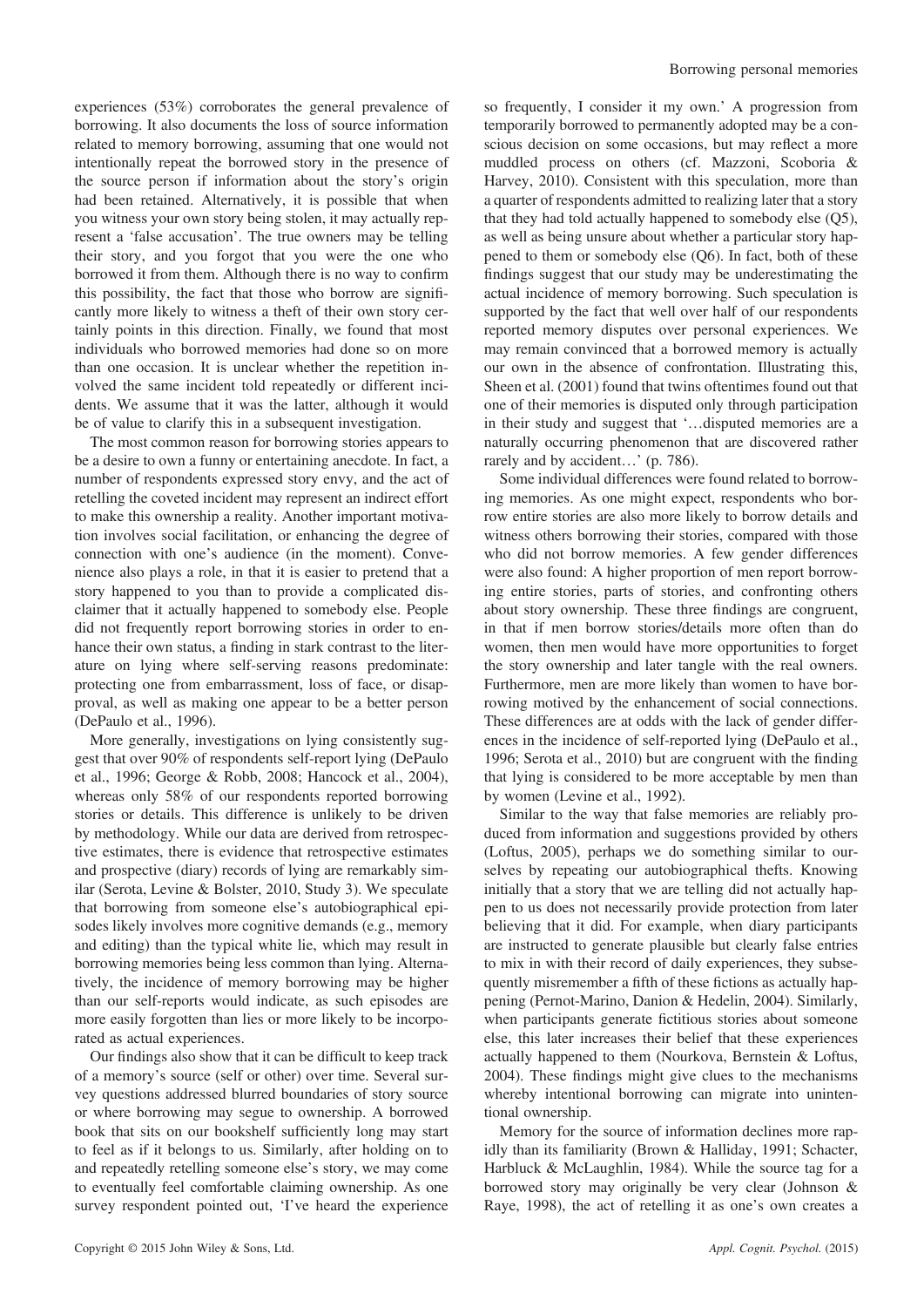competing source tag. In the same way that embellishing another's idea makes it more likely later to be interpreted as one's own (Stark & Perfect, 2006), telling someone else's story as one's own naturally modifies the experience by one's unique perspective, leading the 'self' context to gradually overwrite the 'other' context (Hyman, 1999):

…because self-generated fictitious events are likely to be influenced by a person's idiosyncratic knowledge and beliefs, the content of the made-up accounts may later be perceived as especially plausible and real (Zaragoza, Payment, Ackil, Drivdahl & Beck, 2001, p. 476).

As one repeats a particular story, each telling enhances its familiarity, making it feel more like a personal experience. Nourkova et al. (2004) speculate that this may be an occupational hazard of writers, where '…making up a story about a fictional character may leave the novelist's own autobiographical memory vulnerable to contamination' (p. 78). More generally, by understanding the ways in which we tinker with our autobiographical records, we may gain insights into how we inadvertently alter our life stories. After all, that book that has made a home on your bookshelf for the past decade, and whose owner you no longer recall, may not officially be your own but can still be a treasured part of your story collection.

### **REFERENCES**

- Bartlett, F. C. (1932). Remembering: An experimental and social study. Cambridge: Cambridge University.
- Bowers, K. S., & Hilgard, E. (1986). Some complexities in understanding memory. In H. M. Pettinati (Ed.), Hypnosis and memory. New York: Guilford Press (pp. 3–18).
- Brown, A. S., & Halliday, H. E. (1991). Cryptomnesia and source memory difficulties. American Journal of Psychology, 104, 475–490.
- Brown, A. S., & Murphy, D. R. (1989). Cryptomnesia: Delineating inadvertent plagiarism. Journal of Experimental Psychology: Learning, Memory, and Cognition, 15, 432–442.
- Camden, C., Motley, M. T., & Wilson, A. (1984). White lies in interpersonal communication: A taxonomy and preliminary investigation of social motivations. Western Journal of Speech Communication, 48, 309–325.
- Davis, P. J. (1999). Gender differences in autobiographical memory for childhood emotional experiences. Journal of Personality and Social Psychology, 76, 498–510.
- DePaulo, B. M., Kashy, D. A., Kirkendol, S. E., Wyer, M. M., & Epstein, J. A. (1996). Lying in everyday life. Journal of Personality and Social Psychology, 70, 979–995.
- Dudukovic, N. M., Marsh, E. J., & Tversky, B. (2004). Telling a story or telling it straight: The effects of entertaining versus accurate retellings on memory. Applied Cognitive Psychology, 18, 125–143.
- Fujita, F., Diener, E., & Sandvik, E. (1991). Gender differences in negative affect and well-being: The case for emotional intensity. Journal of Personality and Social Psychology, 61, 427–434.
- George, J. F., & Robb, A. (2008). Deception and computer-mediated communication in daily life. Communication Reports, 21, 92–103.
- Grice, H. P. (1989). Studies in the way of words. Cambridge, MA: Harvard University Press.
- Hample, D. (1980). Purposes and effects of lying. The Southern Speech Communication Journal, 46, 33–47.
- Hancock, J. T., Tom-Santelli, J., & Ritchie, T. (2004). Deception and design: The impact of communication technology on lying behavior. CHI Letters, 6, 129–134.
- Hyman, I. E., Jr. (1994). Conversational remembering: Story recall with a peer versus for an experimenter. Applied Cognitive Psychology, 8, 49–66.
- Hyman, I. E., Jr. (1999). Creating false autobiographical memories: Why people believe their memory errors. In E. Winograd, R. Fivush, & W. Hirst (Eds.), Ecological approaches to cognition: Essays in honor of Ulric Neisser (pp. 229–252). Hillsdale, NJ: Erlbaum.
- Hyman, I. E., Jr., & Faries, J. M. (1992). The functions of autobiographical memory. In M. A. Conway, D. C. Rubin, H. Spinnler, & W. A. Wagenaar (Eds.), Theoretical principles on autobiographical memory (p. 207–221). Netherlands: Kluwer Academic Publishers.
- Ikier, S., Tekcan, A. I., Gülgöz, S., & Küntay, A. C. (2003). Whose life is it anyway? Adoption of each others' autobiographical memories by twins. Applied Cognitive Psychology, 17, 237–247.
- Johnson, M. K., Hashtroudi, S., & Lindsay, D. S. (1993). Source monitoring. Psychological Bulletin, 114, 3–28.
- Johnson, M. K., & Raye, C. L. (1998). False memories and confabulation. Trends in Cognitive Sciences, 2, 137–145.
- Kalish, N. (2004, January). How honest are you? Reader's Digest, 114–119.
- Levine, T. R., McCornack, S. A., & Avery, P. B. (1992). Sex differences in emotional reactions to discovered deception. Communications Quarterly, 40, 289–296.
- Lippard, P. V. (1988). "Ask me no questions, I'll tell you no lies": Situational exigencies for interpersonal deception. Western Journal of Speech Communication, 52, 91–103.
- Loftus, E. F. (2005). Planting misinformation in the human mind: A 30-year investigation of the malleability of memory. Learning & Memory, 12, 361–366.
- Marsh, E. J. (2007). Retelling is not the same as recalling. Current Directions in Psychological Science, 16, 16–20.
- Marsh, E. J., & Tversky, B. (2004). Spinning the stories of our lives. Applied Cognitive Psychology, 18, 491–503.
- Marsh, E. J., Tversky, B., & Huston, M. (2005). How eyewitnesses talk about events: Implications for memory. Applied Cognitive Psychology, 19, 531–544.
- Mazzoni, G., Scoboria, A., & Harvey, L. (2010). Nonbelieved memories. Psychological Science, 21, 1334–1340.
- Niedźwieńska, A. (2003). Gender differences in vivid memories. Sex Roles, 49, 321–331.
- Nourkova, V., Bernstein, D. M., & Loftus, E. F. (2004). Biography becomes autobiography: Distorting the subjective past. American Journal of Psychology, 117, 65–80.
- Pasupathi, M. (2001). The social construction of the personal past and its implications for adult development. Psychological Bulletin, 127, 651–672.
- Pasupathi, M., Stallworth, L. M., & Murdoch, K. (1998). How what we tell becomes what we know: Listener effects on speakers' long-term memory for events. Discourse Processes, 26(1), 1–25.
- Patterson, J., & Kim, P. (1991). The day America told the truth. New York: Prentice-Hall.
- Pernot-Marino, E., Danion, J., & Hedelin, G. (2004). Relations between emotion and conscious recollection of true and false autobiographical memories: An investigation using lorazepam as a pharmacological tool. Psychopharmacology, 175, 60–67.
- Pillemer, D. B., Wink, P., DiDonato, T. E., & Sanborn, R. L. (2003). Gender differences in autobiographical memory styles of older adults. Memory, 11, 525–532.
- Rubin, D. C., & Berntsen, D. (2009). The frequency of voluntary and involuntary autobiographical memories across the life span. Memory & Cognition, 37, 679–688.
- Schacter, D. L., Harbluk, J. L., & McLaughlan, D. R. (1984). Retrieval without recollection: An experimental analysis of source amnesia. Journal of Verbal Learning and Verbal Behavior, 23, 593–611.
- Sedikides, C. (1990). Effects of fortuitously activated constructs versus activated communication goals on person impressions. Journal of Personality and Social Psychology, 58, 397–408.
- Seidlitz, L., & Diener, E. (1998). Sex differences in the recall of affective experiences. Journal of Personality and Social Psychology, 74, 262–271.
- Serota, K. B., Levine, T. R., & Boster, F. J. (2010). The prevalence of lying in America: Three studies of self-reported lies. Human Communication Research, 36, 2–25.
- Sheen, M., Kemp, S., & Rubin, D. C. (2001). Twins dispute memory ownership: A new false memory phenomenon. Memory & Cognition, 29, 779–788.